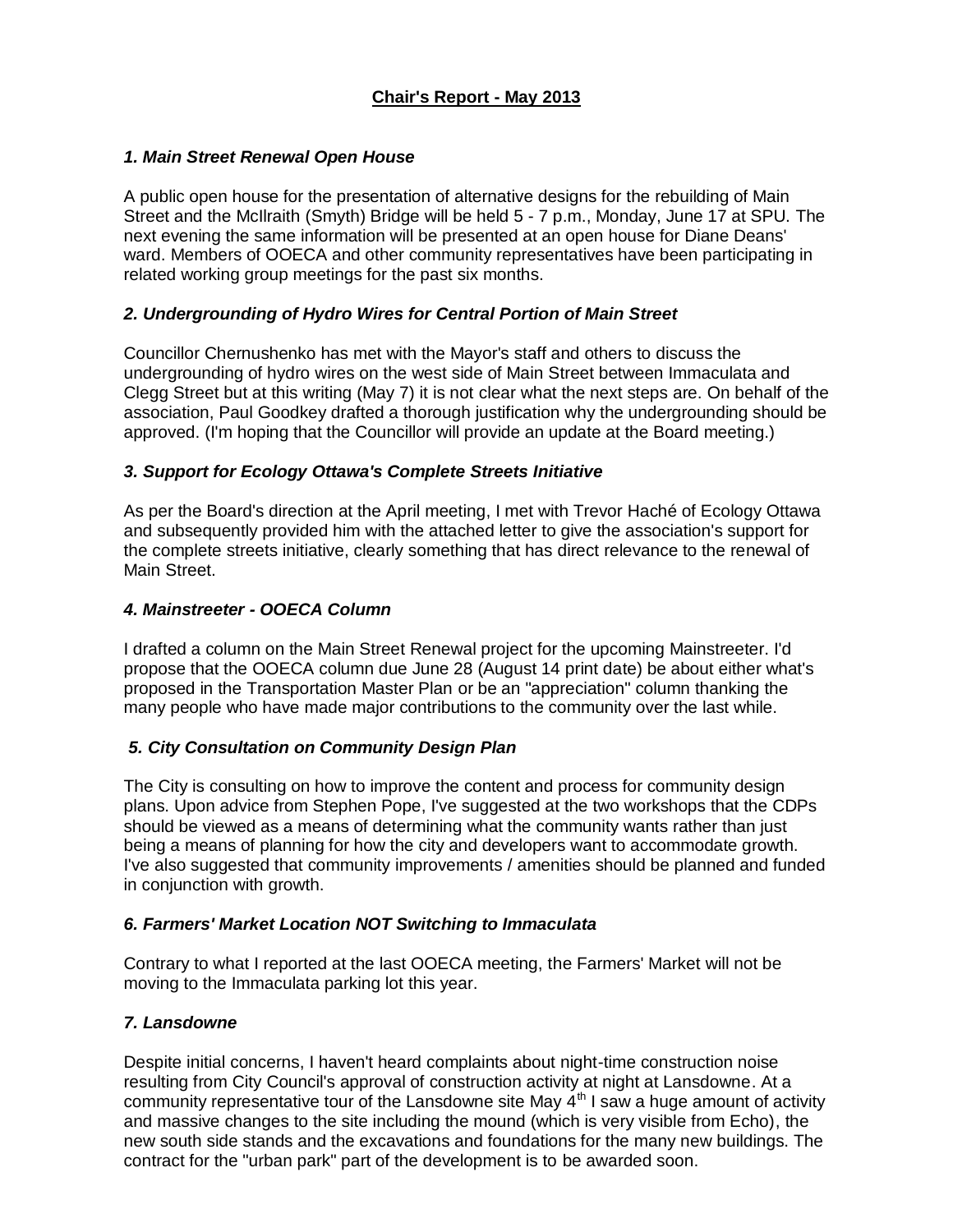# *8. Pathway Around uOttawa Stadium / Field - Consultation on RRNT-WP*

The new pathway around the University of Ottawa's new playing field / stadium is getting considerable use and the "chamfered" corner of the field to accommodate the pathway is most conspicuous. I've written to the city's Robin Bennett to find out when consultation will begin on the planning for the completion of the Rideau River Nature Trail / Western Pathway but have not received a response. The university has notified the association that the first game at the new stadium is scheduled for September  $6<sup>th</sup>$  - we'll have to see what traffic / parking / pedestrian impact this has on OOE.

### *9. Loblaw's Expansion*

I've heard that the Isabella Loblaw's is expanding to cover the area now used as the garden centre and there is a rumour that the Isabella beer store is closing as the liquor store expands. Improved cycling and pedestrian facilities are part of the Loblaw's plans.

### *10. Digital Signs at Ottawa Convention Centre*

Along with many others, at the recent NCC public meeting I spoke against a large digital sign facing the canal.

### *11. OOE at Heron Park's Quiz Night*

Although we didn't distinguish ourselves with our collective performance, OOECA board members (and friends and relatives) did contribute about \$150 to Heron Park's fund raiser for rebuilding its field house. An interesting way to raise money …

------------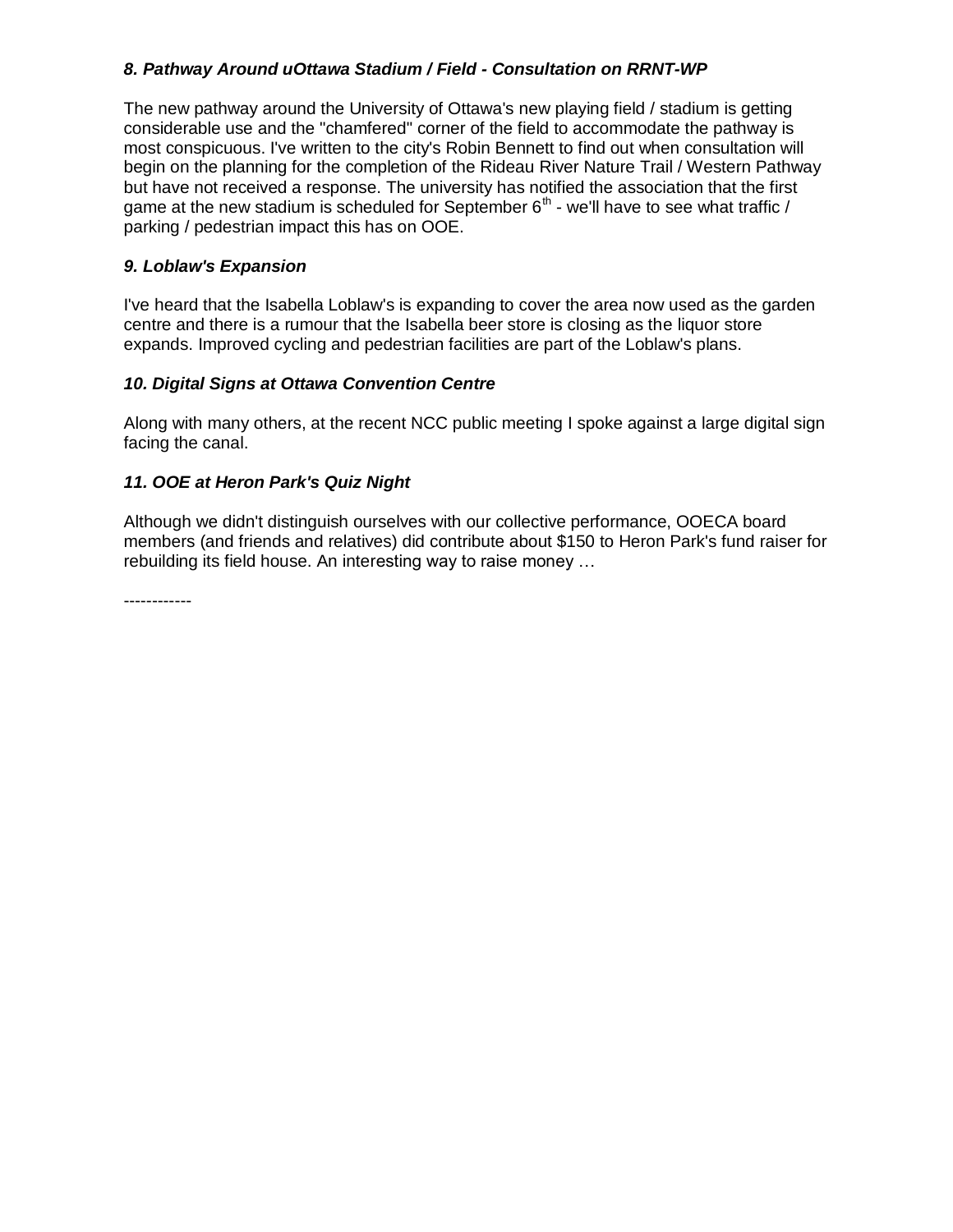

May 1, 2013

Trevor Haché Ecology Ottawa Suite 430 1 Nicholas Street Ottawa, ON

# **OOECA Support for Ecology Ottawa's Complete Streets Initiative**

The Old Ottawa East Community Association strongly endorses Ecology Ottawa's campaign for building "complete streets." Complete streets will transform Ottawa's communities, allowing for streets to serve the full community rather than being constructed with the primary emphasis on allowing ease and speed for motorists.

Old Ottawa East, the Capital Ward community with Main Street bisecting it, has a very keen interest in the creation of complete streets because of the redesign of Main Street now underway. One of the five options on the table is reconstructing Main Street as a complete street and we would very much appreciate Ecology Ottawa's support of this option and ensuring that the complete street option for Main Street applies to its entire length, rather than just a portion of it as has been proposed by the city.

Main Street is Ottawa's only central and major north-south route that has the potential of being a complete street. Bank Street already has been reconstructed but not as a complete street and Bronson's reconstruction continues but, unfortunately, will not result in a complete street.

Main Street also merits complete street treatment because of its linkage to other primary cycling routes, including the river and canal pathways, the Hawthorne-Lees-Rideau River pedestrian bridge "Tier 1" cycling route and the proposed canal footbridge at Clegg and Fifth.